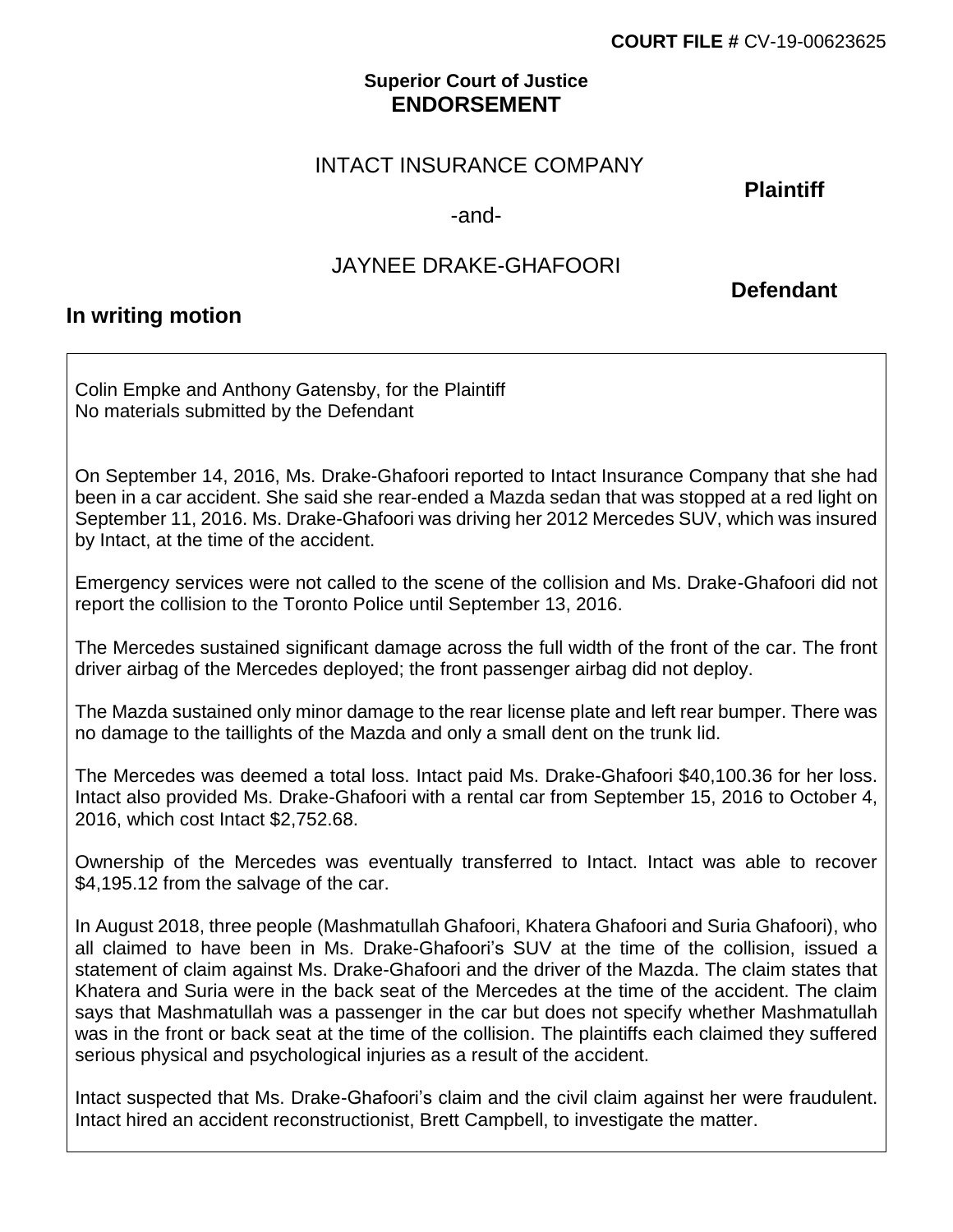Mr. Campbell did not inspect the cars but was provided with photographs of the damage to the Mercedes and the Mazda. Based on the nature and location of the damage to both cars, Mr. Campbell concluded that the damage sustained by the Mercedes was unlikely the result of a rear end collision with the Mazda. Mr. Campbell was of the opinion that the damage to the hood of the Mercedes could not have occurred in a rear end collision without damaging the trunk lid and taillights of the Mazda.

Mr. Campbell also compared the damage to the two vehicles against other collisions and crash tests to determine the likely speed change required to produce the damage seen on the Mercedes and the Mazda. Mr. Campbell concluded that the damage to the Mercedes would have required a much higher speed change than the damage to the Mazda. However, because the Mercedes has a greater mass than the Mazda, it would experience a much lower speed change during a rear end collision than the Mazda would, not a higher speed change that would be required to cause the damage observed. He, therefore, concluded that the damage to the two vehicles was inconsistent with the collision described by Ms. Drake-Ghafoori in her accident report. This inconsistency contributed to Mr. Campbell's conclusion that the damage to the Mercedes was likely not caused during the rear end collision with the Mazda.

Finally, Mr. Campbell concluded that it is likely that nobody was in the front passenger seat at the time of the collision because the front passenger airbag of the Mercedes did not deploy.

Based on Mr. Campbell's report, Intact took the position that the collision that gave rise to the insurance claim was staged or did not occur as Ms. Drake-Ghafoori described it in her self-report. Intact denied coverage under the policy and told Ms. Drake-Ghafoori it intended to seek repayment of the money paid to her under the policy, as well as any money Intact was required to pay the plaintiffs in the outstanding lawsuit against Ms. Drake-Ghafoori and the driver of the Mazda.

The lawsuit against Ms. Drake-Ghafoori and the driver of the Mazda was discontinued without any monetary settlement to the plaintiffs in late 2019.

In July 2019, Intact started this lawsuit against Ms. Drake-Ghafoori seeking a declaration that her claim was fraudulent as well as general and punitive damages. Ms. Drake-Ghafoori did not deliver a Statement of Defence and was noted in default on March 11, 2020.

Intact now seeks default judgment in the amount of \$38,657.92.

Ms. Ghafoori was served with a copy of Intact's default judgment motion record on July 5, 2020. On July 9, 2020, I adjourned Intact's motion. I issued a brief endorsement explaining the adjournment. I gave Ms. Drake-Ghafoori until 5:00 p.m. on Monday July 27, 2020 to respond to Intact's motion. Ms. Drake-Ghafoori was served with a copy of my July 9, 2020 endorsement on July 10, 2020 at 5:30 p.m. Ms. Drake-Ghafoori has not filed any response to Intact's motion for default judgment.

Based on the expert report and the facts Ms. Drake-Ghafoori is deemed to have admitted, I am satisfied that the damage to Ms. Drake-Ghafoori's Mercedes did not occur during the collision on September 11, 2016 with the Mazda. I find that Ms. Drake-Ghafoori staged the collision to obtain insurance payments to which she was not entitled.

I find that Ms. Drake-Ghafoori's insurance claim was fraudulent and Intact is entitled to default judgment in the amount of \$38,657.92 in damages. This award represents the total paid to Ms. Drake-Ghafoori for the loss of her vehicle (\$40,100.36) plus the amount spent by Intact for the rental car for Ms. Drake-Ghafoori (\$2,752.68) less the amount recovered by Intact from the salvage of the vehicle (\$4,195.12).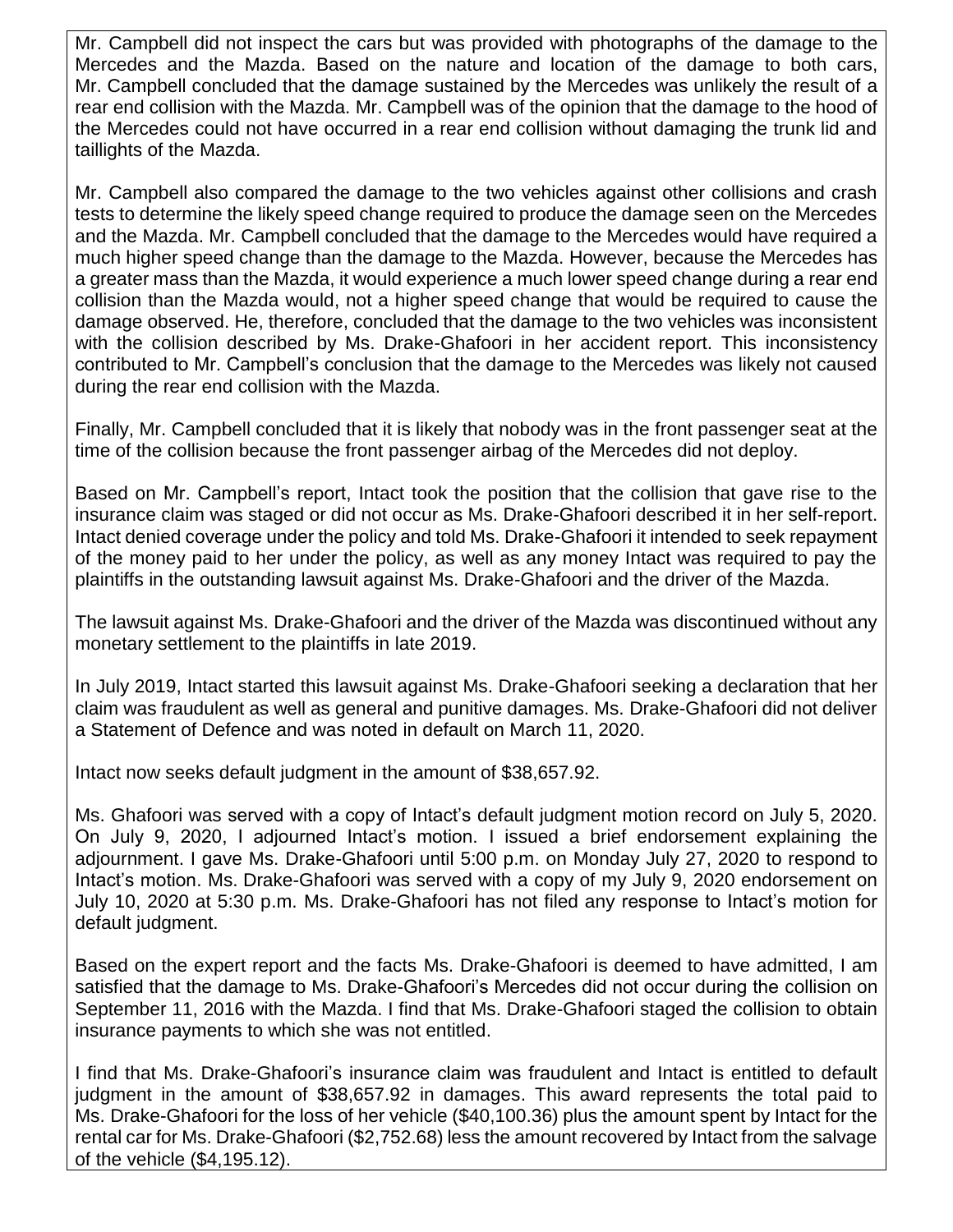Intact also seeks costs on a substantial indemnity basis in the amount of \$7,343.45 (\$5,724.70 in fees and \$1,618.75 in disbursements).

Counsel for Intact spent 38.6 hours preparing the original statement of claim and preparing for the motion for default judgment. An articling student completed a substantial amount of the work on this file (14.4 hours). I am satisfied that the time spent on this file is reasonable having regard to the nature and complexity of the claim. I am also satisfied that the hourly rates charged - \$185/hour for counsel and \$80/hour for the articling student – are reasonable.

The only issue for me to decide is whether to award costs on a substantial indemnity basis. Costs are ordinarily awarded on a partial indemnity basis. Substantial indemnity costs should only be awarded in rare cases where one of the parties has acted in a reprehensible, scandalous or outrageous manner either in the circumstances giving rise to the cause of action or during the proceedings; *Young v. Young*, [1994] 4 S.C.R. 3 at p. 134, *Davies v. Clarington (Municipality)*, 2009 ONCA 722 at paras. 28 – 31, and *Mars Canada Inc. v. Bemco Cash & Carry Inc.*, 2018 ONCA 239 at para. 43.

Intact argues that the complexity of the proceedings, the need to deter insurance fraud and the defendant's failure to respond to their claim justify a cost award on a substantial indemnity basis.

In my view, this matter is not particularly complex. The defendant engaged a single expert who provides the basis for their claim. Otherwise, this claim is a straightforward recovery claim. In any event, the complexity of a case is not a basis to award costs on a substantial indemnity basis.

Ms. Drake-Ghafoori's conduct during these proceedings does not justify an enhanced cost award. There is no evidence that she evaded service or took steps to frustrate the process. Her failure to respond to Intact's claim or the default judgment motion does not amount to reprehensible, scandalous or outrageous conduct.

The real question is whether Ms. Drake-Ghafoori's attempted to defraud Intact out of more than \$40,000.00 is worthy of sanction by way of an enhanced cost award. I certainly do not condone Ms. Drake-Ghafoori's conduct. Filing false insurance reports is a very serious matter and preventing insurance fraud is an important objective. However, I do not find Ms. Drake-Ghafoori's conduct sufficiently reprehensible or outrageous to justify an enhanced cost award in this case. While Intact alleges that Ms. Drake-Ghafoori was acting in conjunction with others, there are no facts pleaded and no evidence filed on the motion to support that claim. There is also no evidence that her false claim was part of a broader scheme or a pattern of deceptive behavior on her part.

I, therefore, grant costs on a partial indemnity basis in the amount of \$4,000 in fees (inclusive of HST) plus disbursements for a total of \$5,618.75.

Counsel is to provide a revised draft Judgment in accordance with this endorsement, including a calculation of the pre-judgment interest, for my review and signature. The draft Judgment should include the following additional terms:

THE COURT ORDERS THAT upon the courthouse reopening to the public, the Plaintiff shall file with the Civil Motions Office a copy of all the material it delivered electronically for this proceeding, with proof of service, and pay the appropriate fees.

THE COURT ORDERS THAT notwithstanding Rule 59.05, this Judgment is effective and enforceable from the date it is signed without any need for it to be entered or filed. In accordance with Rules 77.07(6) and 1.04, no formal Judgment needs to be entered and